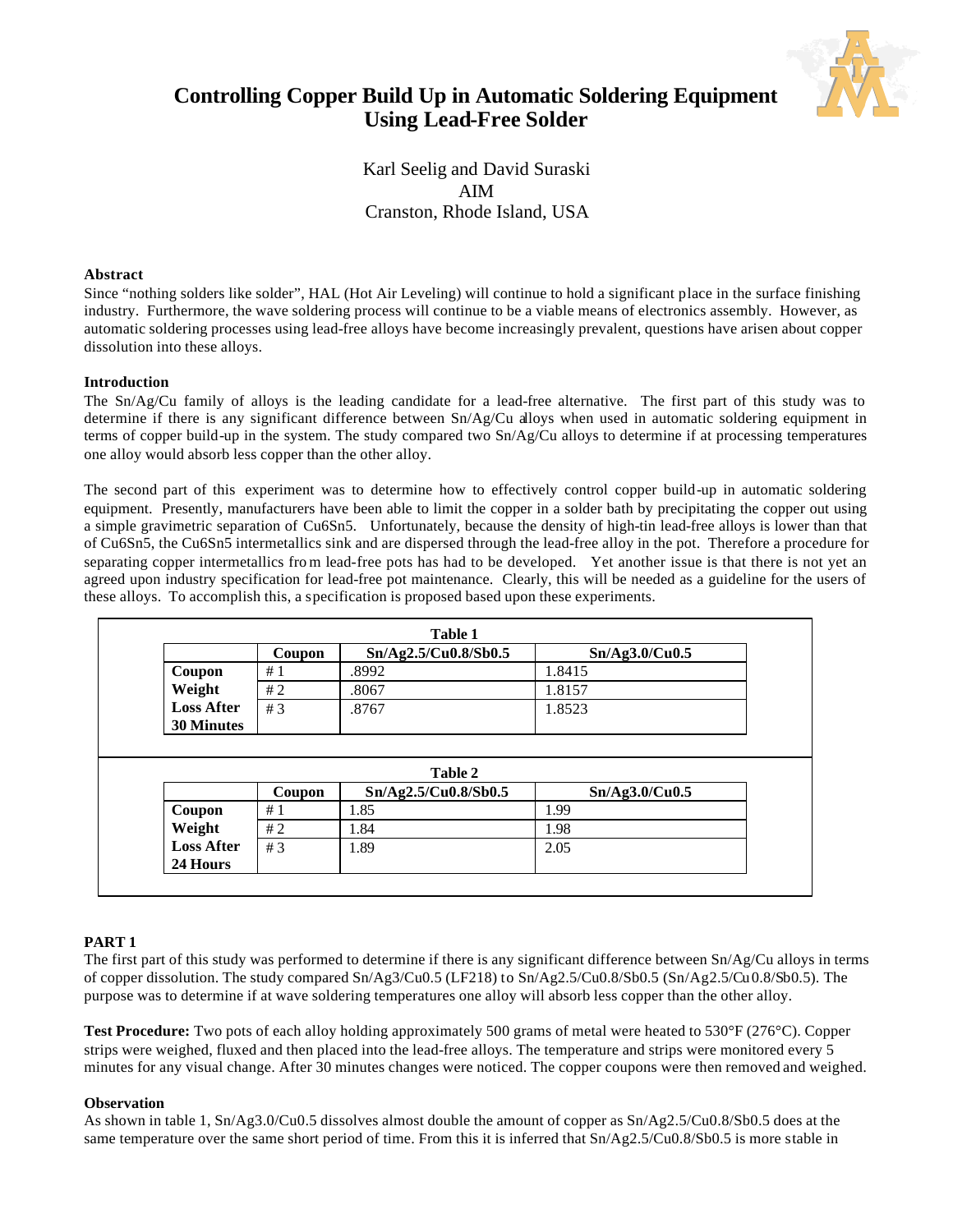automatic soldering equipment and should require less initial alloy maintenance. This result is corroborated by studies<sup>i</sup> showing the lower copper dissolution of Sn/Ag2.5/Cu0.8/Sb0.5 versus other lead-free alloys, as shown in fig. 1. It also should be noted that extensive third party testing<sup>ii</sup> has demonstrated that this alloy is a viable choice for the HAL process, demonstrating good coverage and solderability with flatter pads than Sn/Pb.

In order to determine the upper limits of copper contamination, the testing continued over a 24 hour period. The bath was subjected to excessive copper. As shown in Table 2, at the end of the second 24 hour period it was found that the Sn/Ag3/Cu0.5 and Sn/Ag2.5/Cu0.8/Sb0.5 absorbed very similar amounts of copper.



During this second 24 hour period the solder in the pots started to exhibit sluggish flow. The pots were then emptied and large amounts of Cu6Sn5 intermetallics were found at the bottom of each pot. This was a problem that had not been anticipated since with a standard Sn63/Pb37 wave pot the Cu6Sn5 will float and can be removed easily.

## **PART 2**

## **Lead-Free Automatic Soldering Equipment Pot Maintenance Issues**

Different proposals have been suggested for lead-free wave soldering. One option is to use the Sn/Cu0.7 alloy for wave soldering and Sn/Ag/Cu for surface mount. However, this method is very difficult to control, inventory can be hard to manage and eventually the alloys would get mixed on the circuit board. Another idea is to use a low silver (<3.0Ag)  $Sn/Ag/Cu$  alloy for all applications. A third is to use a high silver content ( $>3.8Ag$ )  $Sn/Ag/Cu$  alloy. Unfortunately, it appears that whichever process is implemented, wave solder pot maintenance could be problematic.

Copper is a well-understood contaminate in the Sn63/Pb37 alloy for automatic soldering applications. If the copper level in pots becomes too high, the solder may suffer from poor flow as well as experience embrittlement issues. In a standard Sn63/Pb37 wave pot, as impurities such as copper build up, these form intermetallics with the tin. This intermetallic build up can be systematically removed by reducing the temperature of the solder pot to 370°F (188°C) and allowing the pot to sit undisturbed for > 8 hours. The density of the Cu6Sn5 intermetallic is 8.28, while Sn63/Pb37 is 8.80, allowing most of the Cu6Sn5 to float to the top of the pot after a few hours of cooling. After this the top of the pot is skimmed and new solder is added to bring up the level. This typically will maintain copper levels below 0.3% and can maintain the copper level in the 0.15% range. This is a simple gravimetric separation of Cu6Sn5.

Unfortunately, whether  $\text{Sn/Cu}$  or  $\text{Sn/Ag/Cu}$  is implemented for wave soldering, the density of both alloys is less than Sn63/Pb37. The densities for these lead-free alloys are approximately 7.39, versus 8.80 for Sn63/Pb37 and 8.28 for Cu6Sn5. Therefore, instead of the intermetallics floating off and easily being removed as when in Sn63/Pb37, the intermetallics sink and are dispersed through the lead-free alloy in the pot.

To add to this problem, as lead-free electronics assembly becomes increasingly popular, more organic coated (OSP) copper boards will be utilized. This will result in more copper exposure to the wave, and eventually these intermetallics could build to a point where they plug the wave pump's baffles.

The result and biggest problem of all of the above is that solder pots may need to be dumped more often, leading to a complete change over of the wave pot. The pot dump specification will most likely be around 1.55% copper, since above this point the alloy becomes sluggish and at 1.9 to 2% precipitation in the pot starts to occur, which can lead to damage to the wave pump and baffles.

Yet another issue is that there is not yet an agreed upon industry specification for lead-free pot maintenance. Clearly, this will be needed as a guideline for the users of these alloys. Therefore, the chart shown as table 3 has been developed from empirical studies and metallurgical evidence. As is shown here, the upper limits for copper in the pot is 1.5%. Above this point the alloy becomes sluggish and at 1.9 to 2% precipitation in the pot starts to occur, which can lead to damage to the wave pump and baffles.